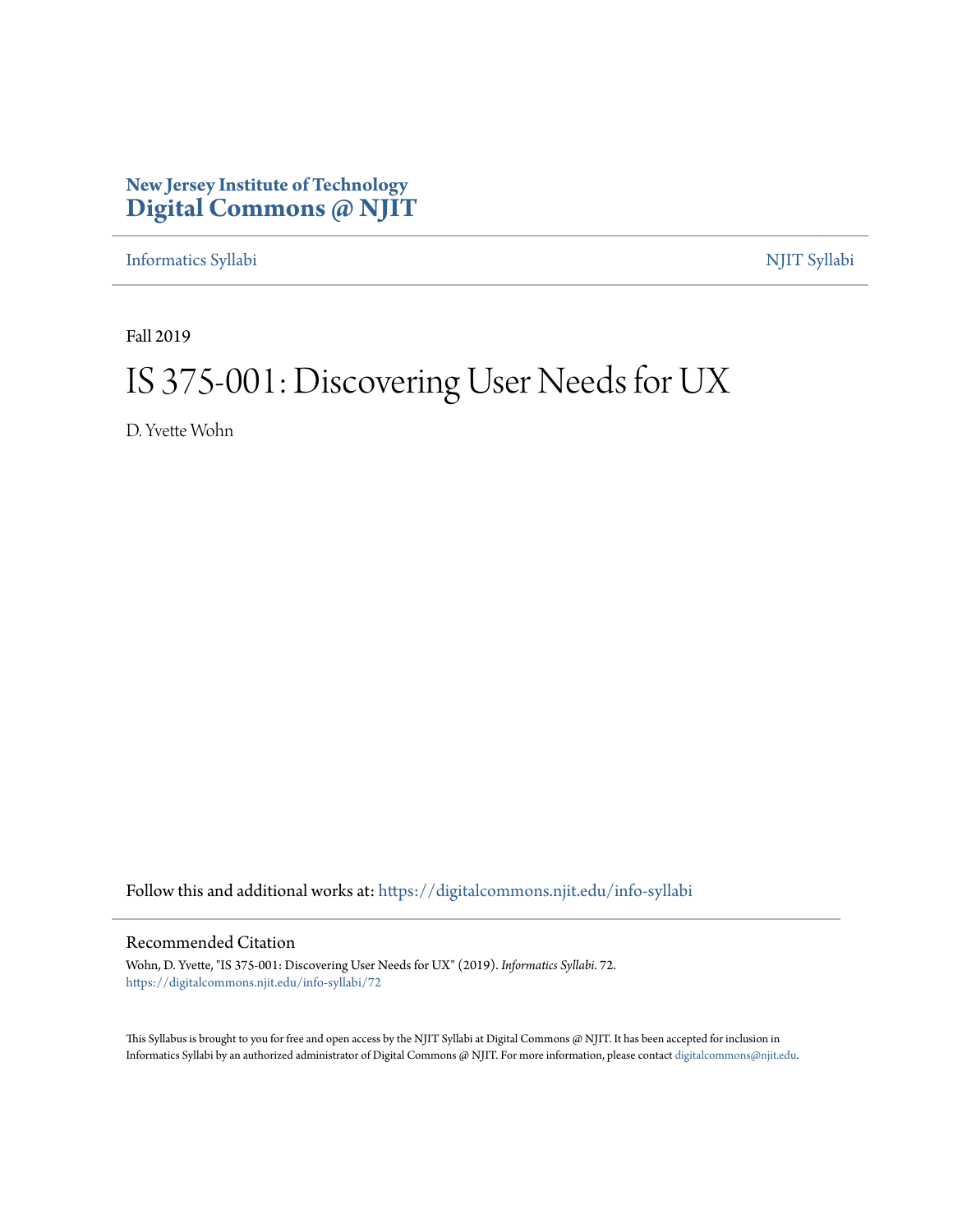#### **IS 375 Discovering User Needs for UX**

|             | Class meets: Thursdays, 2:30-5:30pm                       |
|-------------|-----------------------------------------------------------|
| Where:      | <b>KUPF 207</b>                                           |
|             |                                                           |
| Instructor: | D. Yvette Wohn, Ph.D. (socialinteractionlab.com)          |
| Office:     | GITC 5100 Suite (Room 5112)                               |
|             | Office Hours: Thursdays, 12:30-2:00 pm, or by appointment |
| Email:      | wohn@njit.edu                                             |

#### **Course Description**

How do you make a new product or service? How do you anticipate someone's needs before they do? How do you understand how people interact with products?

It's all about the understanding the customer. In this course, we take a deep dive into qualitative user experience (UX) research. UX research is the process of understanding why and how people use products and services. This course will teach you a set of research tools to understand user needs, investigate the user experience, and derive design recommendations.

We will cover techniques like ethnography, conducting focus groups, interviewing, and analyzing qualitative data. We will be talking with user experience researchers in industry and academia. This practical, hands-on course will give you an insight into the psychology of user behavior and lay the foundation for students who are pursuing careers designing, evaluating, or marketing products for people.

#### **Learning Goals / Outcomes**

- Understand why research is important and how it fits into Information Systems design and development
- Understand ethics of human subjects research
- Discover and formulate UX problems
- Apply qualitative UX research methods, such as ethnography, interviews, & focus groups
- Analyze qualitative data
- Communicate results through reports and presentations

# **Evaluation**

| Class participation (10 points):                  | 10%    |
|---------------------------------------------------|--------|
| Assignments $(3 \times 20 = 60 \text{ points})$ : | $60\%$ |
| Final project (30 points):                        | $30\%$ |
| Extra credit (2 points max):                      | $2\%$  |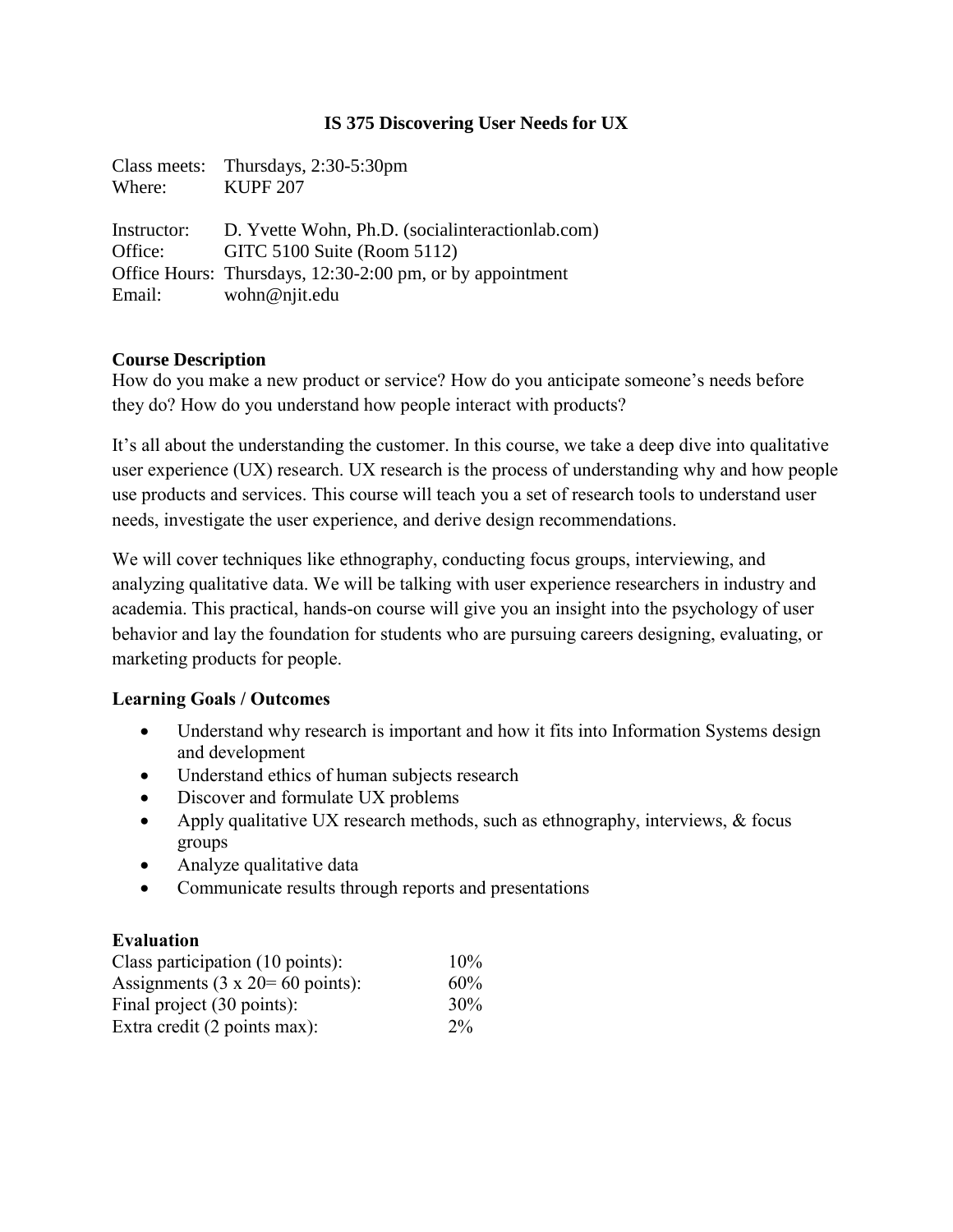# **Grading**

| : $A$                |
|----------------------|
| $B+$                 |
| $\, : \, \mathbf{B}$ |
| $: C+$               |
| :C                   |
| : D                  |
| : F                  |
|                      |

# **Classroom Participation (10 points)**

- Do readings BEFORE class. Readings will be posted on Moodle.
- Engage in discussions with the rest of the class

# **Assignments (60 points)**

- Assignments are to be done outside of class hours.
- You will have three individual assignments, each are worth 20 points. Each assignment will consist of performing the research and writing a summary report of the results.
	- o Times New Roman, 12 point
	- o Single Space
	- o No title page
	- o Write first and last name at top
	- $\circ$  3 to 5 pages. More is not better, will not read after 5<sup>th</sup> page. The page count does not include additional materials, such as interview protocol or notes
	- o You must submit notes/ transcriptions as proof
- Details of assignments and requirements will be further explained in class
- IRB training is mandatory and is not counted as an assignment.

# **Final Project (30 points)**

Group projects are difficult to coordinate and execute, but are extremely important because knowing how to communicate and collaborate in small groups is a key skill required in any professional setting. In the group project, your group will be able to choose from several predesignated topics, then investigate the topic using at least one of the methodologies.

- Presentation  $(10)$ + Paper  $(20)$  + Peer evaluation (adjustment)
- The group work presentations should be 15 min. They should give a high-level overview of the project, data collection, and results.
- The written report should have all the details. It should be clear how the team worked together.
- Peer evaluation is a report (template will be provided) about each individual's contributions. If your teammates identify you as having a low contribution, you will have points deducted (up to 10 points). If your teammates identify you as a stellar contributor, you will gain extra points.

# **15 Week Breakdown (Schedule is subject to change)**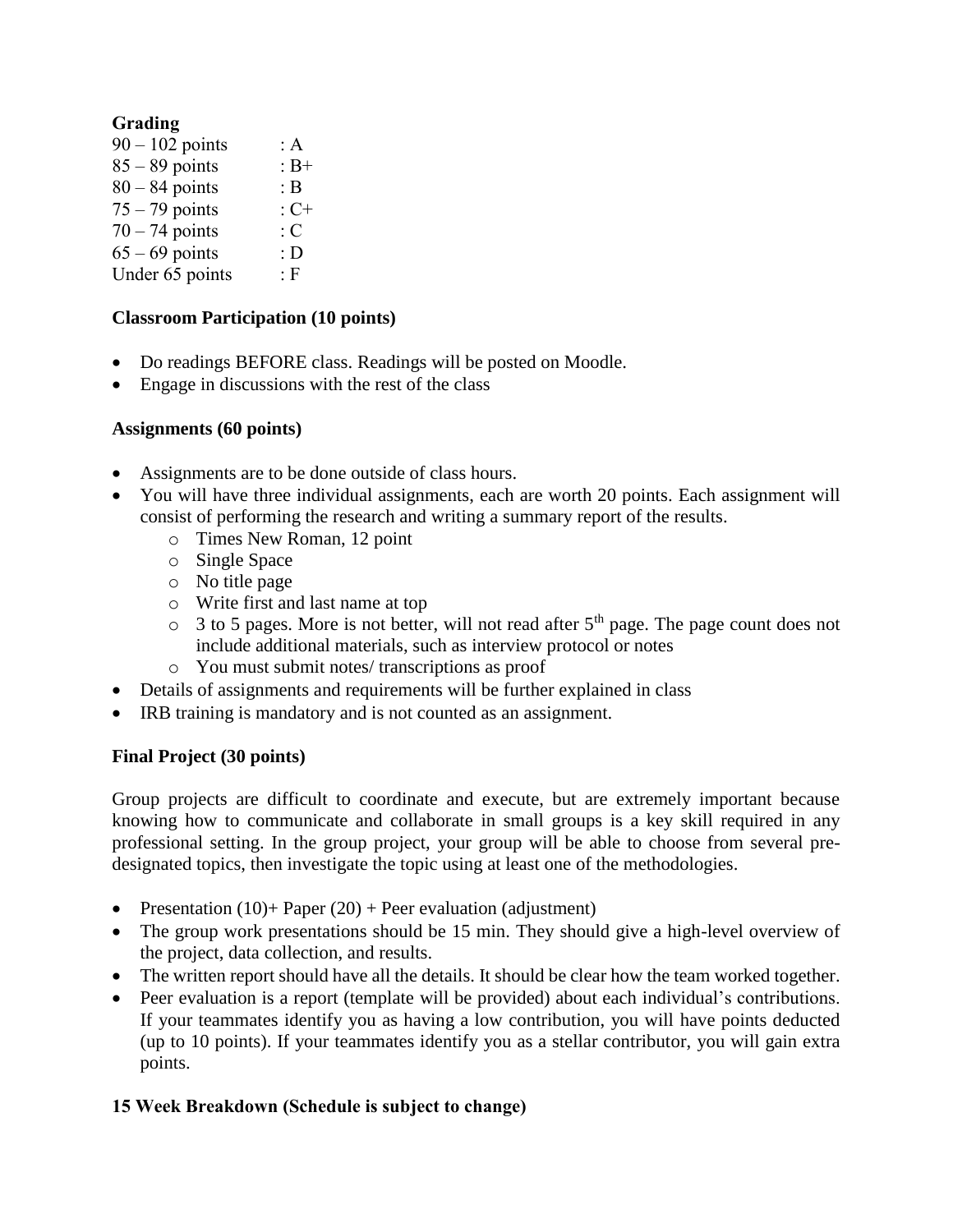**Week 1 (9/6: ONLINE):** Course overview & Understanding people. What is user experience (UX) research, why you should care, the difference between quantitative and qualitative research. The ethics of human subject research

Assignment: IRB training (submit certificate)

**Week 2 (9/12):** The power of observation: Introduction to ethnography / identifying user needs.

**Week 3 (9/19):** Ethnography (continued). Analyzing results, presentations

#### *Assignment 1 Ethnography Paper*

**Week 4 (9/26):** Interviewing (Semi-structured) Developing a protocol

**Week 5 (10/3)**: Conducting actual interviews (in-class exercise)

#### *Assignment 2 Part 1: Interview Transcripts*

**Week 6 (10/10):** No class (finish interviews and transcripts)

**Week 7 (10/17)**: Interviewing (Data analysis)- matrices and coding, writing results

#### *Assignment 2 Part 2: Paper*

**Week 8 (10/24)**: Sharing interview results

**Week 9 (10/31):** Conducting focus Groups & sample focus group

**Week 10 (11/7)**: Diary studies

**Week 11 (11/14):** Diary studies

# *Assignment 3 Diary Study Paper*

**Week 12 (11/21):** Team project time

**Week 13 (11/28): NO CLASS (Happy Thanksgiving!)**

**Week 14 (12/5):** Group project presentations

*Final project: paper*

**Student outcomes address listed in ABET Criterion 3:**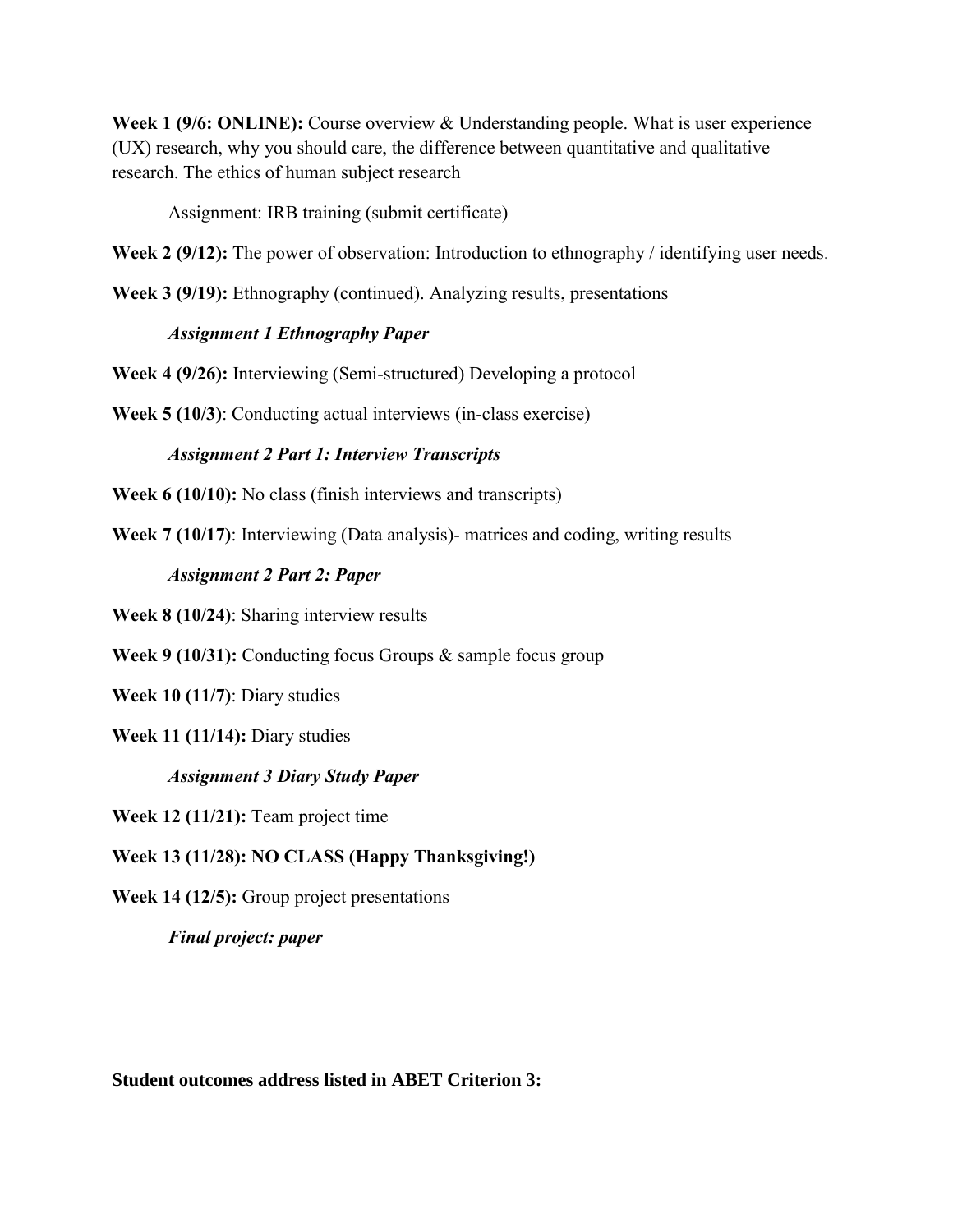The course will enable students to attain

- An ability to function effectively on teams to accomplish a common goal
- An ability to communicate effectively with a range of audiences both oral and written modes.
- An ability to use current techniques, skills, and tools necessary for computing practice.
- An ability to analyze a problem, and identify and define the computing requirements appropriate to its solution
- An ability to evaluate a computer-based system, process, component, or program to meet desired needs

# **Course Communication**

Before you decide to send an email inquiry, check the syllabus. You are most likely to find answers there. Please begin the subject line of any course e-mail with "IS375." Appropriate email will be replied to within 24 hours to 48 hours Monday through Friday. Emails should have proper salutations and signatures. Do not use Moodle to send course-related messages.

Course announcements will be made in class, via Moodle, and email. It is your responsibility to check your email and Moodle on a regular basis; *at least* twice a week and the day before class.

#### **Past Due Assignments**

All assignments must be turned in complete and on-time. Specific deadlines for each assignment will be announced in class and via Moodle. No excuses for late assignments, including technical issues, will be accepted. Every day late will be deducted 50 points.

# **Extra Credit Opportunities**

There will be a few extra credit opportunities for research participation in addition to those for excellent class participation. The extra credit points will be added to the basic student score in final grading. There are no guarantees for extra credit and it is each student's responsibility to be aware of and take advantage of such opportunities. While specific point values will be announced for each extra credit opportunity, in general each 30 minutes of participation in an extra credit event that you can accomplish at home will earn you 5 points. After the final exam there will be no further opportunities for extra credit or to otherwise improve your grade.

#### **Academic Honesty**

Students take full responsibility for maintaining the integrity of scholarship, grades, and professional standards. Therefore, unless authorized by your instructor, you are expected to complete all course assignments, including forum posts and in-class presentations, without assistance from any source.

*Academic Integrity is the cornerstone of higher education and is central to the ideals of this course and the university. Cheating is strictly prohibited and devalues the degree that you are working on. As a member of the NJIT community, it is your responsibility to protect your educational investment by knowing and following the academic code of integrity policy that is found at: [http://www5.njit.edu/policies/sites/policies/files/academic-integrity-code.pdf.](http://www5.njit.edu/policies/sites/policies/files/academic-integrity-code.pdf)*